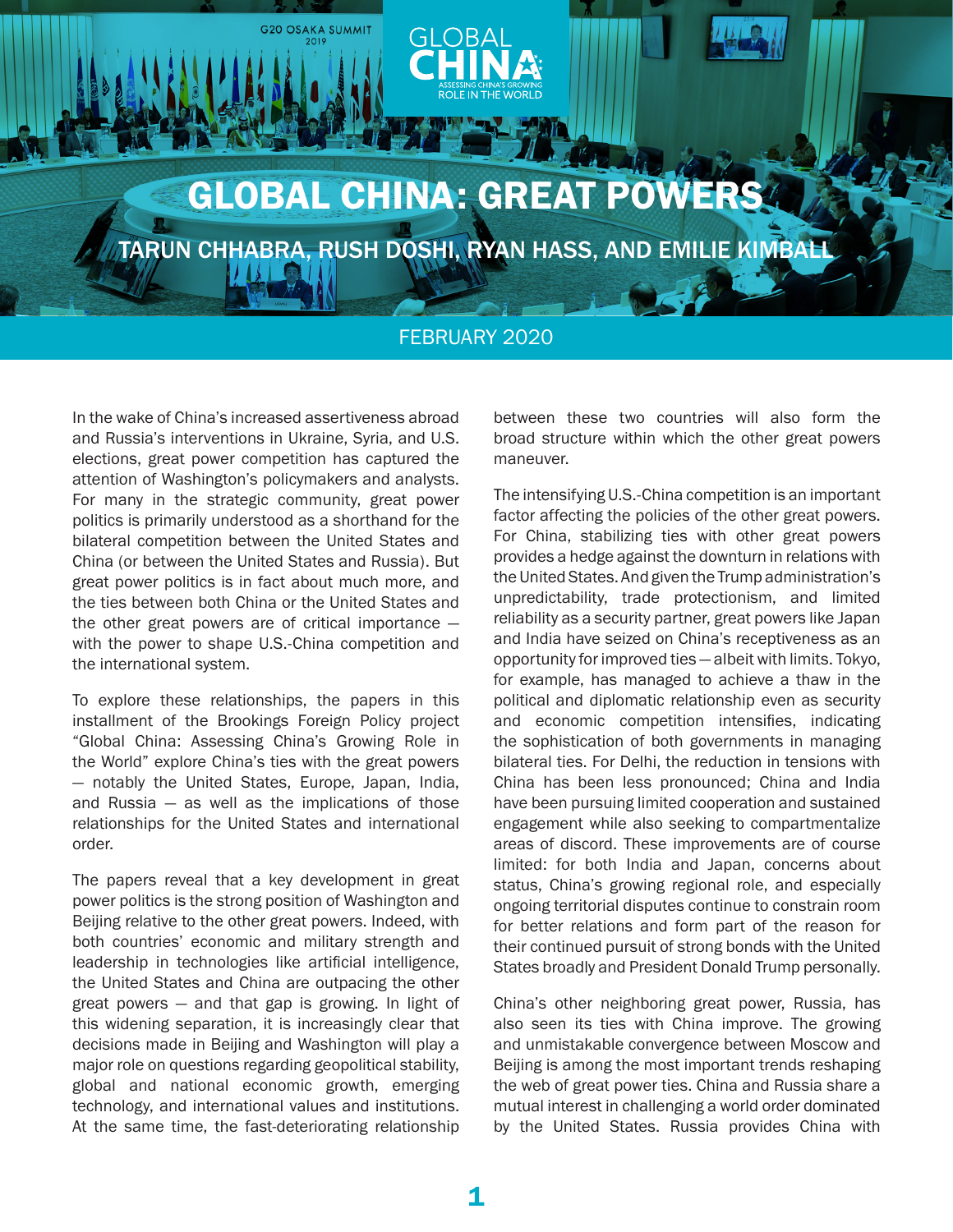#### GLOBAL CHINA GLOBAL CHINA: GREAT POWERS

military hardware, energy, and Arctic access; China is Russia's largest trading partner and provides capital, technical expertise, and a market for Russia to further develop its natural resources; both provide each other support in diplomatic bodies. The depth and duration of this trend of strengthening Sino-Russian ties will be a key feature to watch going forward.

The papers in this series examine these dynamics and their implications for the international system in greater detail. They also offer policy options for the United States and other countries.

As **Bruce Jones** notes in a sweeping analysis of the ways great power politics intersects with international order, China's rise marks the first time since the creation of a global system that an illiberal power has the reach, capacity, and ambition to re-shape the rules of the international order. Jones highlights several key features of the current system: the continued weight and scale of the United States; the new position and global policies of China; a layer of powers (the European Union, the United Kingdom, Russia, India, and Japan) vying for space and security; the wide and deep network of multilateral institutions; and the presence of an informed and active network of civil society, private sector, and general public. Among the most critical factors, he notes, is the growing power gap between China and the United States — the top two powers — and the rest. This fact will force the other powers to pay close attention to the preferences of both Washington and Beijing, as well as the tensions between them.

Jones also argues that the United States will be better able to shape the international order if it recommits to (but also retools) the alliance system and returns to a wider appreciation of the multilateral order. Washington will need to navigate the reality that China can claim a full seat at the table in certain domains. That forces an uncomfortable choice between acceding to a sharing of power or driving a degree of economic decoupling — potentially leading to the emergence of two zones of globalization. If the U.S. and China continue to pursue strategic rivalry, and if their relationship continues to deteriorate, Jones suggests that a kind of bifurcated globalization will develop — two zones of technological, infrastructure, and commercial integration.

Ryan Hass explores the key force driving that possibility: the U.S.-China relationship. He argues that the relationship is deteriorating faster than at any point since 1979, when the two countries first established diplomatic relations. While several factors have contributed to the downturn in relations, Hass identifies four in particular:

- 1) Washington and Beijing's dissatisfaction with the status quo:
- 2) China's emergence as a global rule-maker;
- 3) the growing centrality of technology competition in the bilateral relationship; and
- 4) the intensification of ideological and systems competition.

Hass offers several recommendations to U.S. policymakers for restoring equilibrium to the U.S.- China relationship, including right-sizing the risk that China poses to U.S. interests; developing a shared framework between Washington and Beijing for understanding the nature and distribution of power in the U.S.-China relationship; re-learning how to shape China's behavior; and focusing on national cohesion and American renewal. He concludes that the United States and China can coexist within a state of heightened competition as long as both countries recognize that their national destinies are linked, exercise restraint in addressing challenges with one another, and address their own internal shortcomings.

Trans-Atlantic coordination is critical to the success of any U.S. China strategy, particularly because Europe's economic size, technology base, and liberal values give it influence in the very domains increasingly at the center of the U.S.-China rivalry. A paper that focuses on the roles of the EU and the U.K. in the great power maneuvering surrounding China is forthcoming, and it will focus on Europe-China relations as well as the broad contours of trans-Atlantic cooperation on China policy.

Amid the downturn in U.S.-China ties, China's relationships with India and Japan have seen notable developments. Mireya Solís analyzes China's ties to Japan and demonstrates that geoeconomics has become a critical frontier in their bilateral competition for Asian leadership. She argues that China and Japan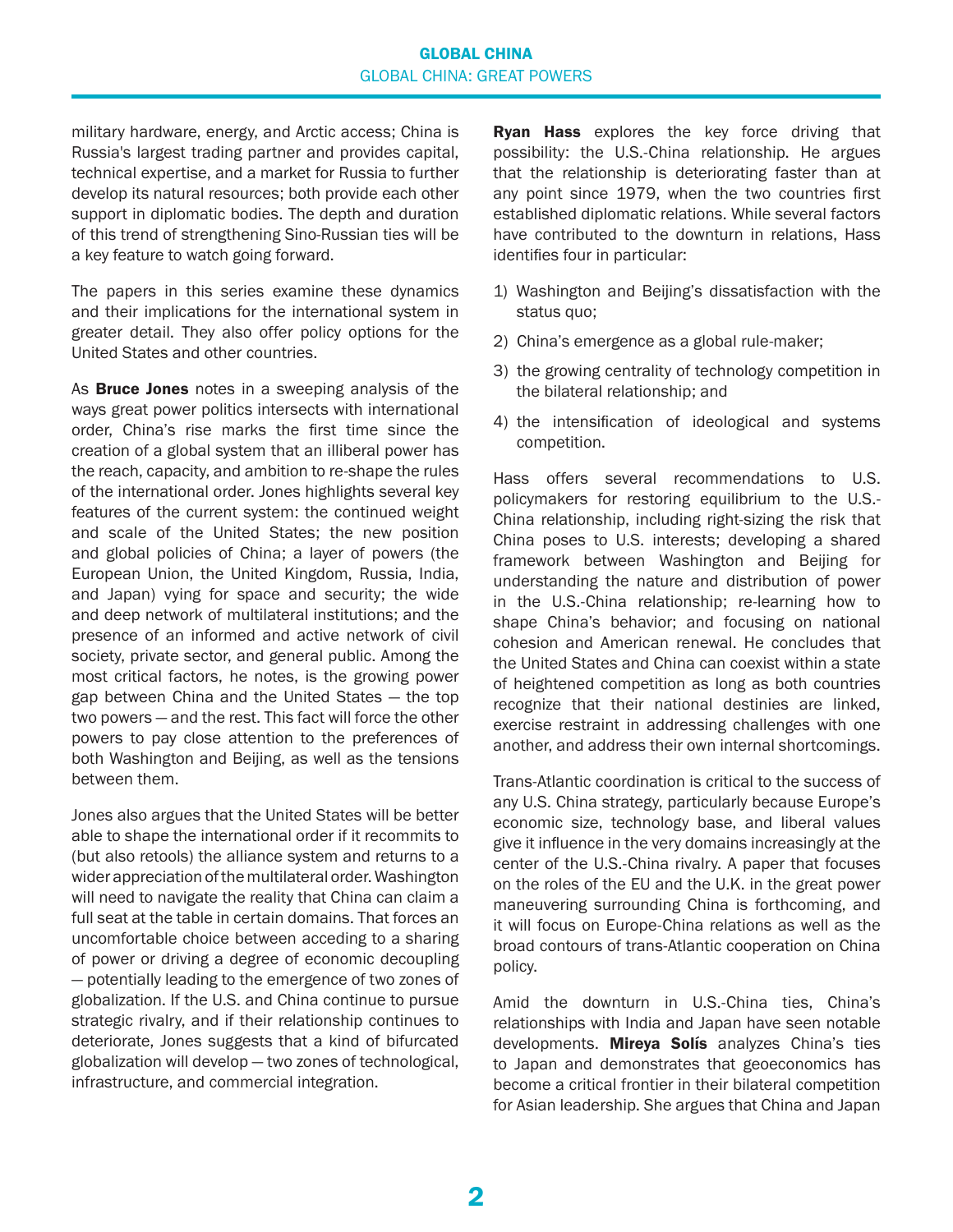#### GLOBAL CHINA GLOBAL CHINA: GREAT POWERS

are each pushing visions of regional integration and offering development finance to see them through, but that neither is pressing developing countries in Asia to make binary choices on overall relations. Even as this competition unfolds throughout the region and beyond, Beijing and Tokyo have improved bilateral ties as both cope with the unpredictability and protectionism of the United States, with leader-level exchanges increasing and some cooperation on economic matters. That thaw has had limits: China continues to pressure Japan on territorial disputes, while Japan is increasingly adopting economic defensive measures wary of technological leakage vis-à-vis China.

**Tanvi Madan** explores China's relations with India, Asia's other great power democracy. Madan terms Delhi's approach to Beijing as "competitive engagement with Indian characteristics." She observes that India's management of its China relationship has involved two elements: one that seeks engagement with Beijing where possible, and another that involves competing with China both alone and in partnership with others. Madan argues that India's recent "reset" with China has thus far been limited, consisting of greater high-level interaction, efforts to improve economic and people-topeople ties, and the restarting of boundary and military dialogues. However, the persisting boundary dispute, China's support for Pakistan, concerns about China's increasing activities and influence in South Asia and the Indian Ocean region through the Belt and Road Initiative and beyond, and an unbalanced economic relationship have ensured that the Sino-Indian relationship remains a fundamentally competitive one. With its concerns about a rising China's intentions and actions, India has pursued deeper ties with the United States and a range of countries in the Asia-Pacific/Indo-Pacific, notably Japan and, increasingly, Australia. Madan notes that a major Indian revaluation of its China approach is unlikely at this stage, but could conceivably occur because of domestic political or economic developments in India, doubts about America's role and commitment in the region and visà-vis India, or a sustained Chinese strategy to reassure India or assuage its concerns.

Angela Stent writes that the growing Sino-Russian partnership represents one of the most concrete and durable achievements of Russian President Vladimir Putin's foreign policy. The turning point in the bilateral relationship came in 2014 after the annexation of Crimea — Putin promoted ties with China to balance Russia's adversarial relationship with the U.S. and Europe, and China enabled Russia to avoid the isolation the West sought to impose on Russia. China is interested in access to Russia's oil and gas, its military equipment, and its Arctic waters. Russia has even assisted China in developing an early warning system against nuclear attacks and adopting China's telecommunications equipment, and both countries have coordinated in global institutions. Despite this convergence, Stent argues that Russia and China see some strains. For example, Russia has reasons to be concerned about China's Belt and Road Initiative, and the two countries are not entirely aligned on their visions of a post-Western global order. While the United States is unlikely to be able to drive the two countries apart, Stent argues it should be careful not to push them closer together.

Taken together, this batch of papers explores China's ties to the great powers as well as the ways in which those ties vary by country and issue area. It explores the unique mixtures of cooperation and competition in each of these relationships and the differing approaches that each great power has taken to maneuvering within intensifying U.S.-China rivalry. It highlights how China has sought to mellow tensions with other great powers as it manages frictions with the United States. Finally, the papers also look closely at how the changing network of great power relationships might influence the wider international system and provide a series of policy recommendations for the United States and other powers to shape that evolution.